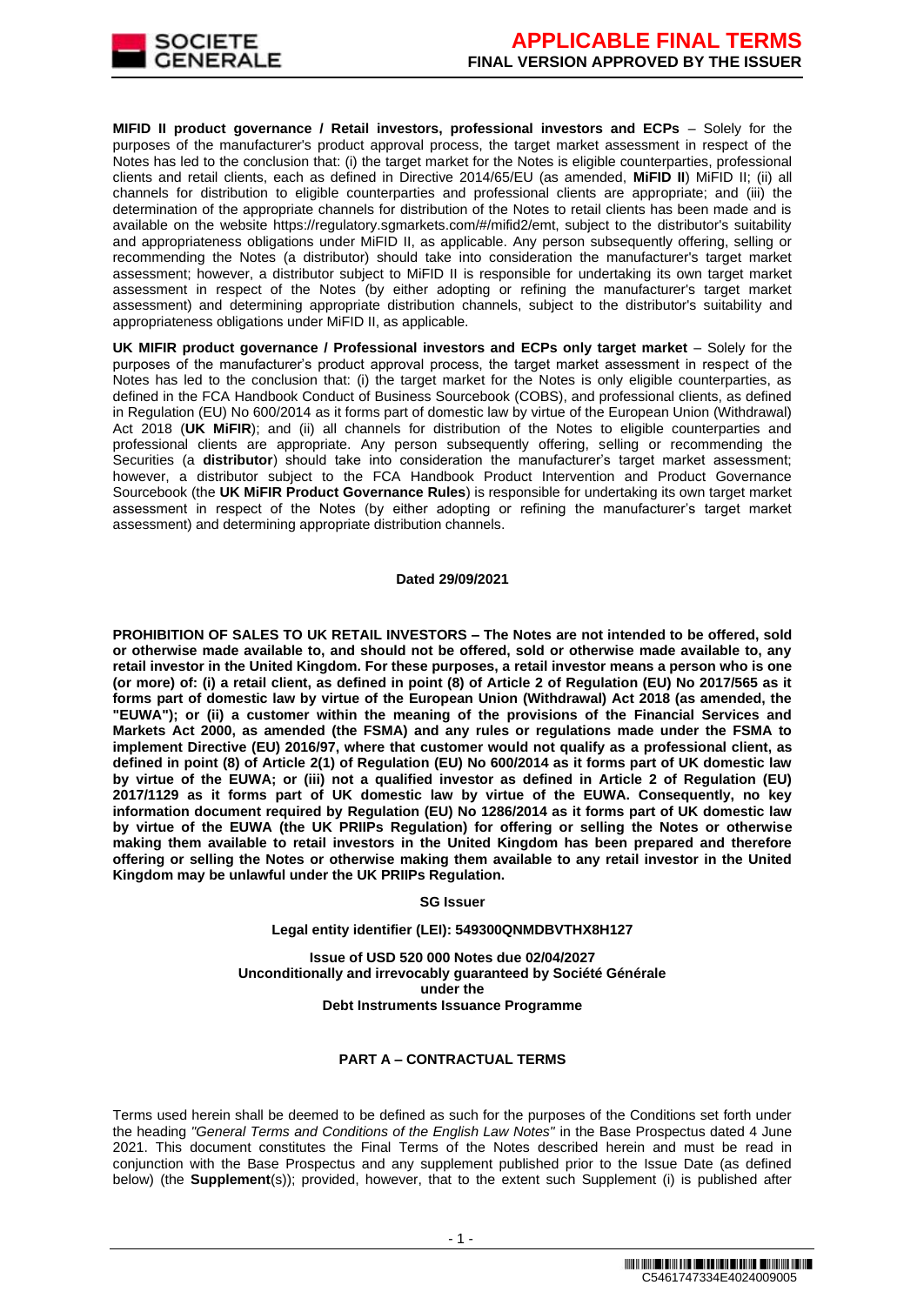

these Final Terms have been signed or issued and (ii) provides for any change to the Conditions as set out under the heading *"General Terms and Conditions of the English Law Notes"*, such change shall have no effect with respect to the Conditions of the Notes to which these Final Terms relate. Full information on the Issuer, the Guarantor and the offer of the Notes is only available on the basis of the combination of these Final Terms, the Base Prospectus and any Supplement(s). Prior to acquiring an Interest in the Notes described herein, prospective investors should read and understand the information provided in these Final Terms, the Base Prospectus and any Supplement(s) and be aware of the restrictions applicable to the offer and sale of such Notes in the United States or to, or for the account or benefit of, persons that are not Permitted Transferees.

Copies of the Base Prospectus, any Supplement(s) and these Final Terms are available for inspection from the head office of the Issuer, the Guarantor, the specified offices of the Paying Agents and, in the case of Notes admitted to trading on the Regulated Market or on Euro MTF of the Luxembourg Stock Exchange, on the website of the Luxembourg Stock Exchange (www.bourse.lu) and, in the case of Non-Exempt Offers; on the website of the Issuer (http://prospectus.socgen.com).

| 1.  | (i)   | <b>Series Number:</b>                                                     | 230819EN/21.10                                                                                                                      |  |
|-----|-------|---------------------------------------------------------------------------|-------------------------------------------------------------------------------------------------------------------------------------|--|
|     | (ii)  | <b>Tranche Number:</b>                                                    | 1                                                                                                                                   |  |
|     | (iii) | Date on which the Notes<br>become fungible:                               | Not Applicable                                                                                                                      |  |
| 2.  |       | <b>Specified Currency:</b>                                                | <b>USD</b>                                                                                                                          |  |
| 3.  |       | <b>Aggregate Nominal Amount:</b>                                          |                                                                                                                                     |  |
|     | (i)   | - Tranche:                                                                | USD 520 000                                                                                                                         |  |
|     | (ii)  | - Series:                                                                 | USD 520 000                                                                                                                         |  |
| 4.  |       | <b>Issue Price:</b>                                                       | 100% of the Aggregate Nominal Amount                                                                                                |  |
| 5.  |       | <b>Specified Denomination(s):</b>                                         | <b>USD 1 000</b>                                                                                                                    |  |
| 6.  | (i)   | <b>Issue Date:</b><br>(DD/MM/YYYY)                                        | 01/10/2021                                                                                                                          |  |
|     | (ii)  | <b>Interest Commencement Date:</b>                                        | Not Applicable                                                                                                                      |  |
| 7.  |       | <b>Maturity Date:</b><br>(DD/MM/YYYY)                                     | 02/04/2027                                                                                                                          |  |
| 8.  |       | <b>Governing law:</b>                                                     | English law                                                                                                                         |  |
| 9.  | (i)   | <b>Status of the Notes:</b>                                               | Unsecured                                                                                                                           |  |
|     | (ii)  | Date of corporate authorisation<br>obtained for the issuance of<br>Notes: | Not Applicable                                                                                                                      |  |
|     | (iii) | <b>Type of Structured Notes:</b>                                          | <b>Index Linked Notes</b>                                                                                                           |  |
|     |       |                                                                           | The provisions of the following Additional Terms and<br>Conditions apply:<br>Additional Terms and Conditions for Index Linked Notes |  |
|     | (iv)  | <b>Reference of the Product:</b>                                          | Not Applicable                                                                                                                      |  |
| 10. |       | <b>Interest Basis:</b>                                                    | See section "PROVISIONS RELATING TO INTEREST (IF<br>ANY) PAYABLE" below.                                                            |  |
| 11. |       | <b>Redemption/Payment Basis:</b>                                          | See section "PROVISIONS RELATING TO REDEMPTION"<br>below.                                                                           |  |
| 12. |       | Issuer's/Noteholders'<br>redemption option:                               | See section "PROVISIONS RELATING TO REDEMPTION"<br>below.                                                                           |  |

# **PROVISIONS RELATING TO INTEREST (IF ANY) PAYABLE**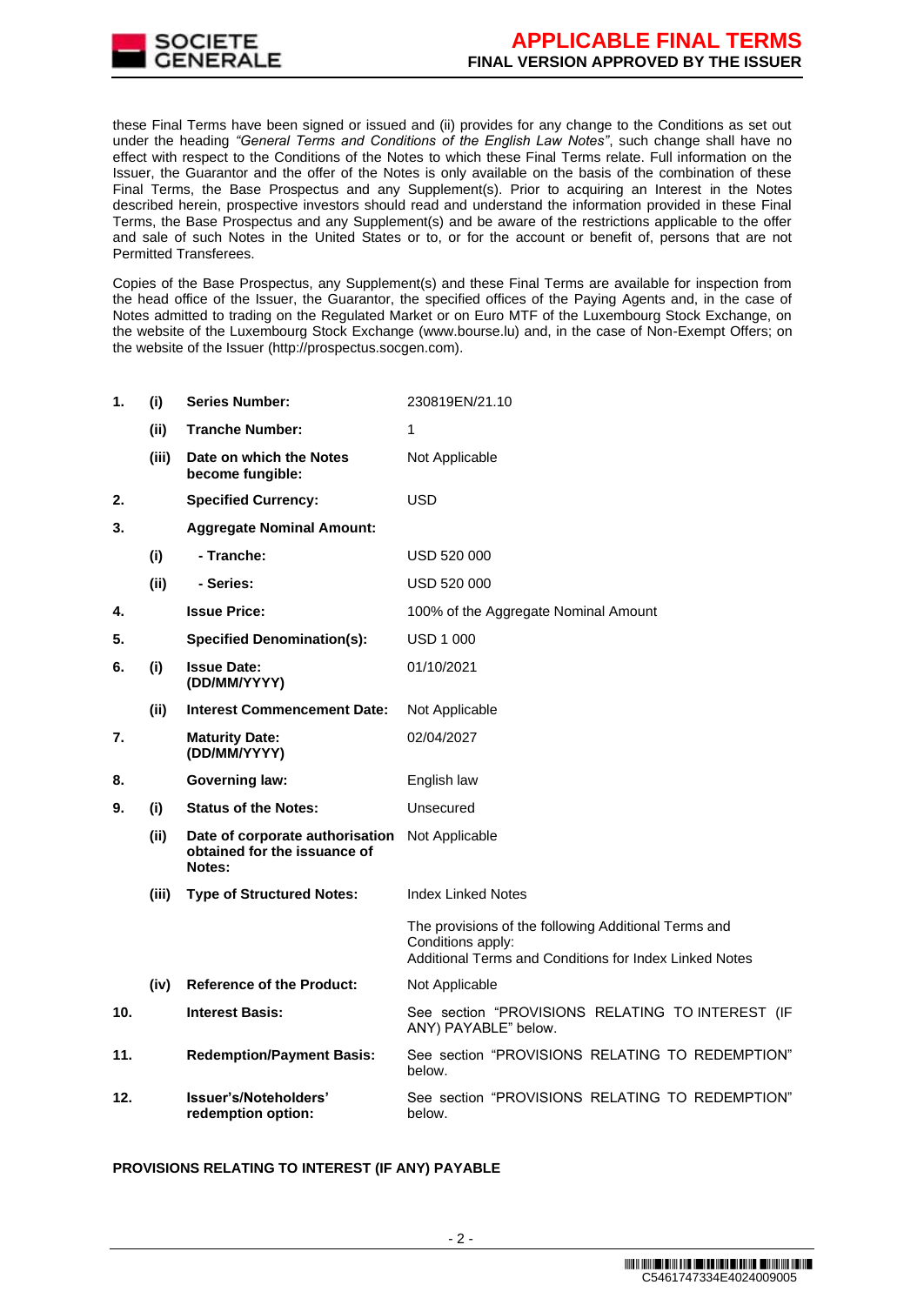

- **13. Fixed Rate Note Provisions:** Not Applicable **14. Floating Rate Note Provisions:** Not Applicable
- **15. Structured Interest Note Provisions:** Not Applicable
- **16. Zero Coupon Note Provisions:** Not Applicable

# **PROVISIONS RELATING TO REDEMPTION**

| 17. | Redemption at the option of<br>the Issuer:                                                                                 | Not Applicable                                                                                                                                                 |
|-----|----------------------------------------------------------------------------------------------------------------------------|----------------------------------------------------------------------------------------------------------------------------------------------------------------|
| 18. | Redemption at the option of<br>the Noteholders:                                                                            | Not Applicable                                                                                                                                                 |
| 19. | <b>Automatic Early Redemption:</b>                                                                                         | Not Applicable                                                                                                                                                 |
| 20. | <b>Final Redemption Amount:</b>                                                                                            | Unless previously redeemed, the Issuer shall redeem the<br>Notes on the Maturity Date, in accordance with the following<br>provisions in respect of each Note: |
|     |                                                                                                                            | Scenario 1:                                                                                                                                                    |
|     |                                                                                                                            | If on Valuation Date(1), IncrementLevel(1, Decrement) is<br>higher than or equal to 100%, then:                                                                |
|     |                                                                                                                            | Final Redemption Amount = Specified Denomination x [100%<br>+ Min(Participation x 50%; Participation x (IncrementLevel(1,<br>Decrement)-100%))]                |
|     |                                                                                                                            | Scenario 2:                                                                                                                                                    |
|     |                                                                                                                            | If on Valuation Date(1), IncrementLevel(1, Decrement) is<br>lower than 100% and a European Knock-In Event has not<br>occurred, then:                           |
|     |                                                                                                                            | Final Redemption Amount = Specified Denomination x [100%]                                                                                                      |
|     |                                                                                                                            | Scenario 3:                                                                                                                                                    |
|     |                                                                                                                            | If on Valuation Date(1), IncrementLevel(1, Decrement) is<br>lower than 100% and a European Knock-In Event has<br>occurred, then:                               |
|     |                                                                                                                            | Final Redemption Amount = Specified Denomination x<br>IncrementLevel(1, Decrement)                                                                             |
|     |                                                                                                                            | Definitions relating to the Final Redemption Amount are set<br>out in paragraph 25(ii) "Definitions relating to the Product".                                  |
| 21. | <b>Physical Delivery Provisions:</b>                                                                                       | Not Applicable                                                                                                                                                 |
| 22. | Trigger redemption at the<br>option of the Issuer:                                                                         | Applicable as per Condition 6.4.1.2 of the General Terms and<br>Conditions                                                                                     |
|     | - Outstanding Amount Trigger<br>Level:                                                                                     | 10% of the Aggregate Nominal Amount                                                                                                                            |
| 23. | Redemption for tax reasons,<br>special tax reasons, regulatory<br>reasons, Force Majeure Event,<br><b>Event of Default</b> | Early Redemption or Monetisation until the Maturity Date<br>Early Redemption Amount : Market Value                                                             |
|     |                                                                                                                            |                                                                                                                                                                |

## **PROVISIONS APPLICABLE TO THE UNDERLYING(S) IF ANY**

**24. (i) Underlying(s):** The following Index as defined below: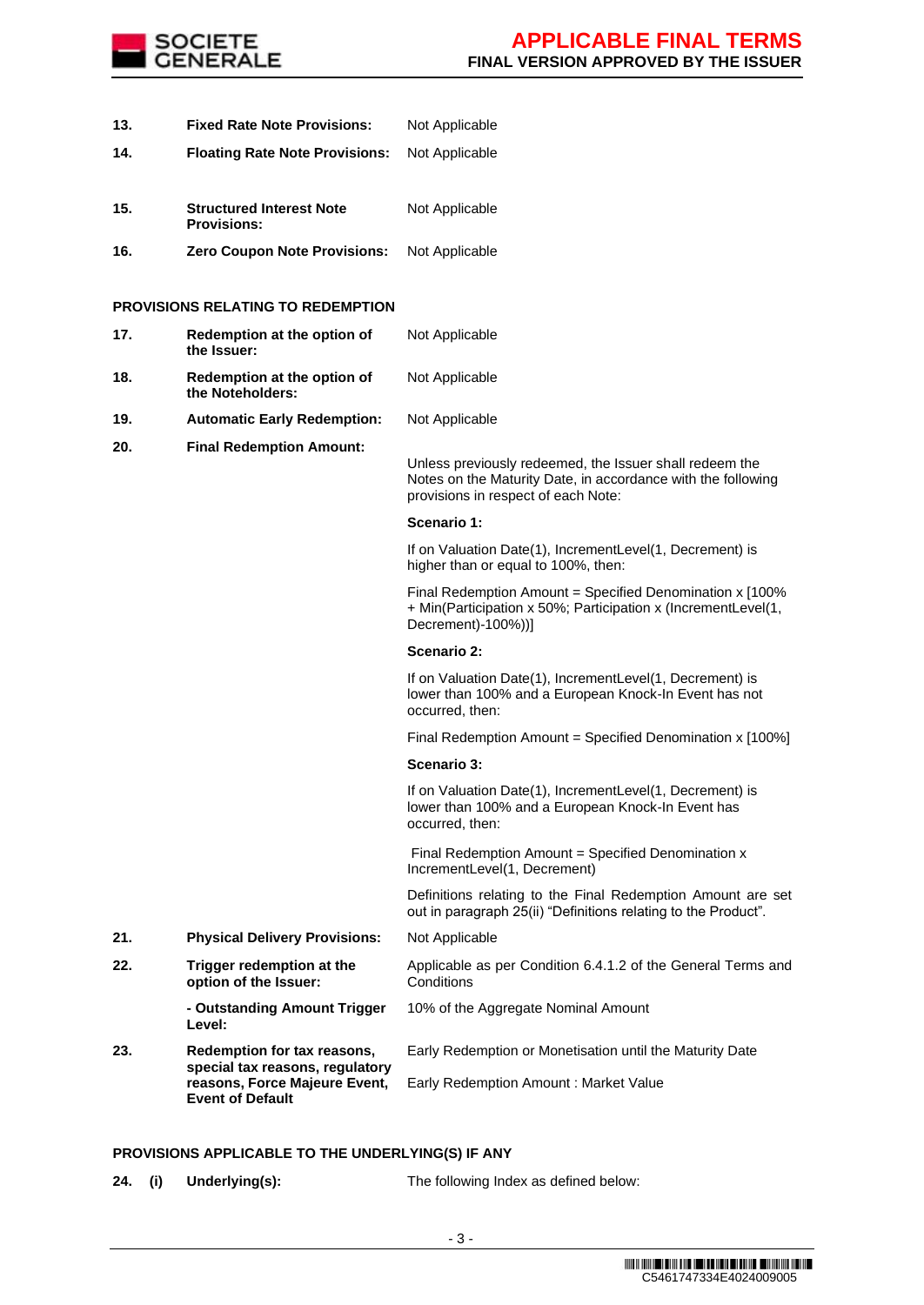

|       | <b>Index Name</b>                                                                                                                                        | <b>Bloomberg</b><br><b>Ticker</b> | <b>Index Sponsor</b>                                                                                                                                             | <b>Exchange</b>                                                                                                                                                                                                                                                                                        | <b>Website</b> |  |  |
|-------|----------------------------------------------------------------------------------------------------------------------------------------------------------|-----------------------------------|------------------------------------------------------------------------------------------------------------------------------------------------------------------|--------------------------------------------------------------------------------------------------------------------------------------------------------------------------------------------------------------------------------------------------------------------------------------------------------|----------------|--|--|
|       | Hang Seng TECH<br>Index Net Total<br><b>Return Index</b>                                                                                                 | <b>HSTECHN</b>                    | Hang Seng<br><b>Indexes Company</b><br>Limited                                                                                                                   | THE STOCK EXCHANGE<br>OF HONG KONG<br><b>LIMITED</b>                                                                                                                                                                                                                                                   | www.hsi.com.hk |  |  |
| (ii)  | Information relating to the<br>past and future performances<br>of the Underlying(s) and<br>volatility:                                                   |                                   | The information relating to the past and future performances<br>of the Underlying(s) and volatility are available on the source<br>specified in the table above. |                                                                                                                                                                                                                                                                                                        |                |  |  |
| (iii) | <b>Provisions relating, amongst</b><br>others, to the Market<br>Disruption Event(s) and/or                                                               |                                   | The provisions of the following Additional Terms and<br>Conditions apply:                                                                                        |                                                                                                                                                                                                                                                                                                        |                |  |  |
|       | <b>Extraordinary Event(s) and/or</b><br>any additional disruption<br>event(s) as described in the<br>relevant Additional Terms and<br><b>Conditions:</b> |                                   | Additional Terms and Conditions for Index Linked Notes                                                                                                           |                                                                                                                                                                                                                                                                                                        |                |  |  |
| (iv)  | Other information relating to<br>the Underlying(s):                                                                                                      |                                   | information.                                                                                                                                                     | Information or summaries of information included herein with<br>respect to the Underlying(s), has been extracted from general<br>databases released publicly or by any other available                                                                                                                 |                |  |  |
|       |                                                                                                                                                          |                                   |                                                                                                                                                                  | Each of the Issuer and the Guarantor confirms that such<br>information has been accurately reproduced and that, so far<br>as it is aware and is able to ascertain from information<br>published, no facts have been omitted which would render the<br>reproduced information inaccurate or misleading. |                |  |  |
| (v)   | <b>Credit Linked Notes</b><br><b>Provisions:</b>                                                                                                         |                                   | Not Applicable                                                                                                                                                   |                                                                                                                                                                                                                                                                                                        |                |  |  |
| (vi)  | <b>Bond Linked Notes Provisions:</b>                                                                                                                     |                                   | Not Applicable                                                                                                                                                   |                                                                                                                                                                                                                                                                                                        |                |  |  |

# **DEFINITIONS APPLICABLE TO INTEREST (IF ANY), REDEMPTION AND THE UNDERLYING(S) IF ANY**

| 25. | (i)  | Definitions relating to date(s):          | Applicable                                                                                                                                                    |
|-----|------|-------------------------------------------|---------------------------------------------------------------------------------------------------------------------------------------------------------------|
|     |      | <b>Valuation Date(0):</b><br>(DD/MM/YYYY) | 24/09/2021                                                                                                                                                    |
|     |      | Valuation Date(i) (i = 1)<br>(DD/MM/YYYY) | 24/03/2027                                                                                                                                                    |
|     | (ii) | Definitions relating to the<br>Product:   | Applicable, all or part of the Definitions relating to the Product<br>being those used in the Additional Terms and Conditions<br>relating to Formulae         |
|     |      | European Knock-In Event                   | is deemed to have occurred, as determined by the Calculation<br>if<br>Valuation<br>Date(1), IncrementLevel(1,<br>Agent,<br>on<br>Decrement) is lower than 65% |
|     |      | <b>Closing Price</b>                      | as defined in Condition 4.0 of the Additional Terms and<br>Conditions relating to Formulae.                                                                   |
|     |      | S(i)<br>(i from 0 to 1)                   | means in respect of any Valuation Date(i) the Closing Price of<br>the Underlying                                                                              |
|     |      | IncrementLevel(i, Decrement)<br>$(i = 1)$ | means IncrementLevel(0, Decrement) x (S(i) / S(0)) x (1 -<br>Decrement) $\wedge$ (Act(0,i) / 360)                                                             |
|     |      |                                           | Where IncrementLevel $(0,$ Decrement $) = 100\%$                                                                                                              |
|     |      | Act(0,i)                                  | means, in respect of Valuation Date(i), the number of                                                                                                         |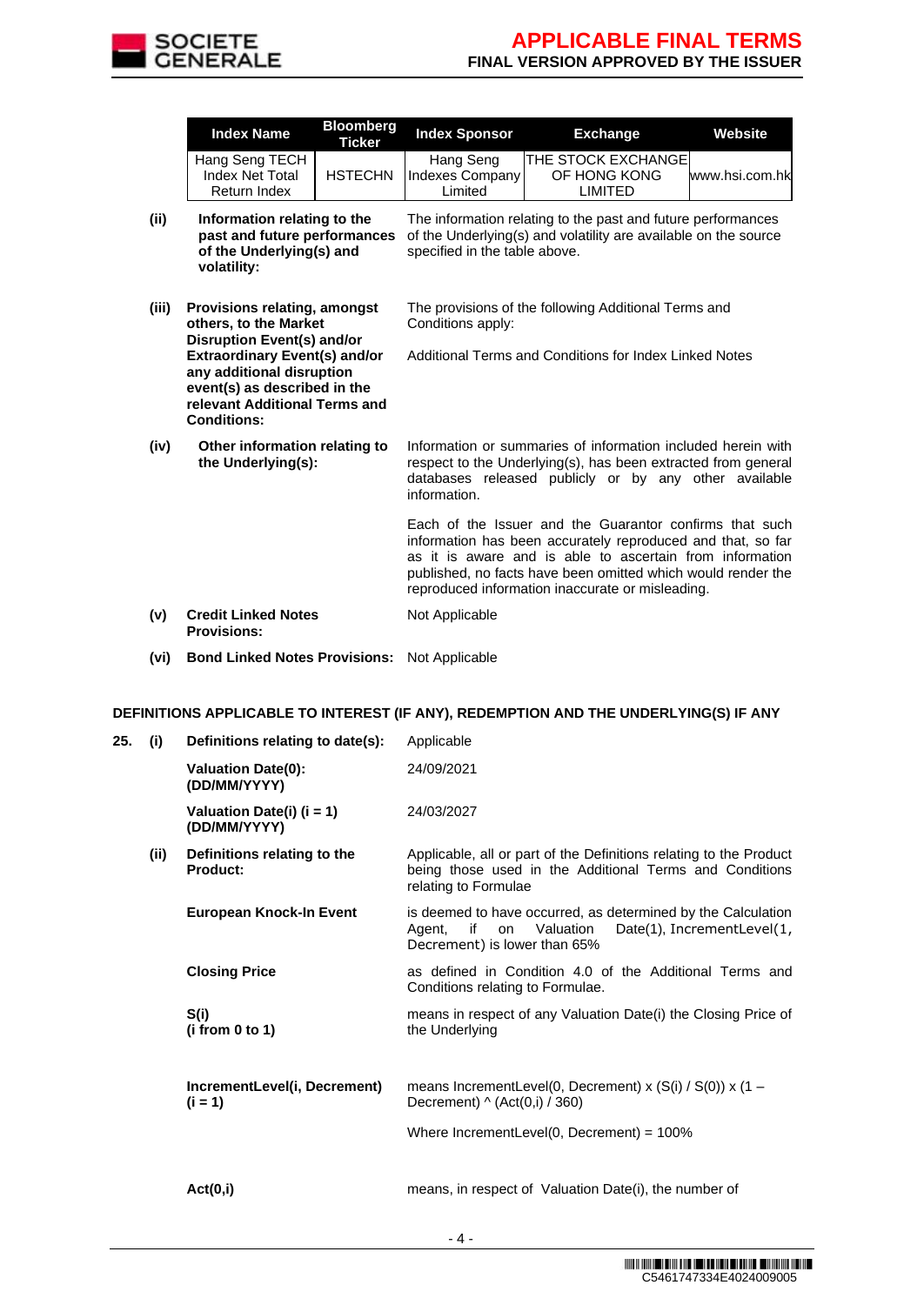

|     |      | (i = 1)                                                                                             | calendar days between the Valuation Date(0) (included) and<br>Valuation Date(i) (excluded).                                   |
|-----|------|-----------------------------------------------------------------------------------------------------|-------------------------------------------------------------------------------------------------------------------------------|
|     |      | <b>Decrement</b>                                                                                    | 5%                                                                                                                            |
|     |      | Participation                                                                                       | 200%                                                                                                                          |
|     |      | <b>PROVISIONS RELATING TO SECURED NOTES</b>                                                         |                                                                                                                               |
| 26. |      | <b>Secured Notes Provisions:</b>                                                                    | Not Applicable                                                                                                                |
|     |      | <b>GENERAL PROVISIONS APPLICABLE TO THE NOTES</b>                                                   |                                                                                                                               |
| 27. |      | Provisions applicable to<br>payment date(s):                                                        |                                                                                                                               |
|     |      | - Payment Business Day:                                                                             | <b>Following Payment Business Day</b>                                                                                         |
|     |      | - Financial Centre(s):                                                                              | New York                                                                                                                      |
| 28. |      | Form of the Notes:                                                                                  |                                                                                                                               |
|     | (i)  | Form:                                                                                               | Non-US Registered Global Note registered in the name of a<br>nominee for a common depositary for Euroclear and<br>Clearstream |
|     | (ii) | New Global Note (NGN -<br>bearer Notes) / New<br>Safekeeping Structure (NSS -<br>registered Notes): | No                                                                                                                            |
| 29. |      | <b>Redenomination:</b>                                                                              | Not Applicable                                                                                                                |
| 30. |      | <b>Consolidation:</b>                                                                               | Not Applicable                                                                                                                |
| 31. |      | <b>Partly Paid Notes Provisions:</b>                                                                | Not Applicable                                                                                                                |
| 32. |      | <b>Instalment Notes Provisions:</b>                                                                 | Not Applicable                                                                                                                |
| 33. |      | Masse:                                                                                              | Not Applicable                                                                                                                |
| 34. |      | <b>Dual Currency Note</b><br><b>Provisions:</b>                                                     | Not Applicable                                                                                                                |
| 35. |      | <b>Additional Amount Provisions</b><br>for Italian Certificates:                                    | Not Applicable                                                                                                                |
| 36. |      | Interest Amount and/or the<br><b>Redemption Amount switch at</b><br>the option of the Issuer:       | Not Applicable                                                                                                                |
| 37. |      | <b>Portfolio Linked Notes</b><br><b>Provisions:</b>                                                 | Not Applicable                                                                                                                |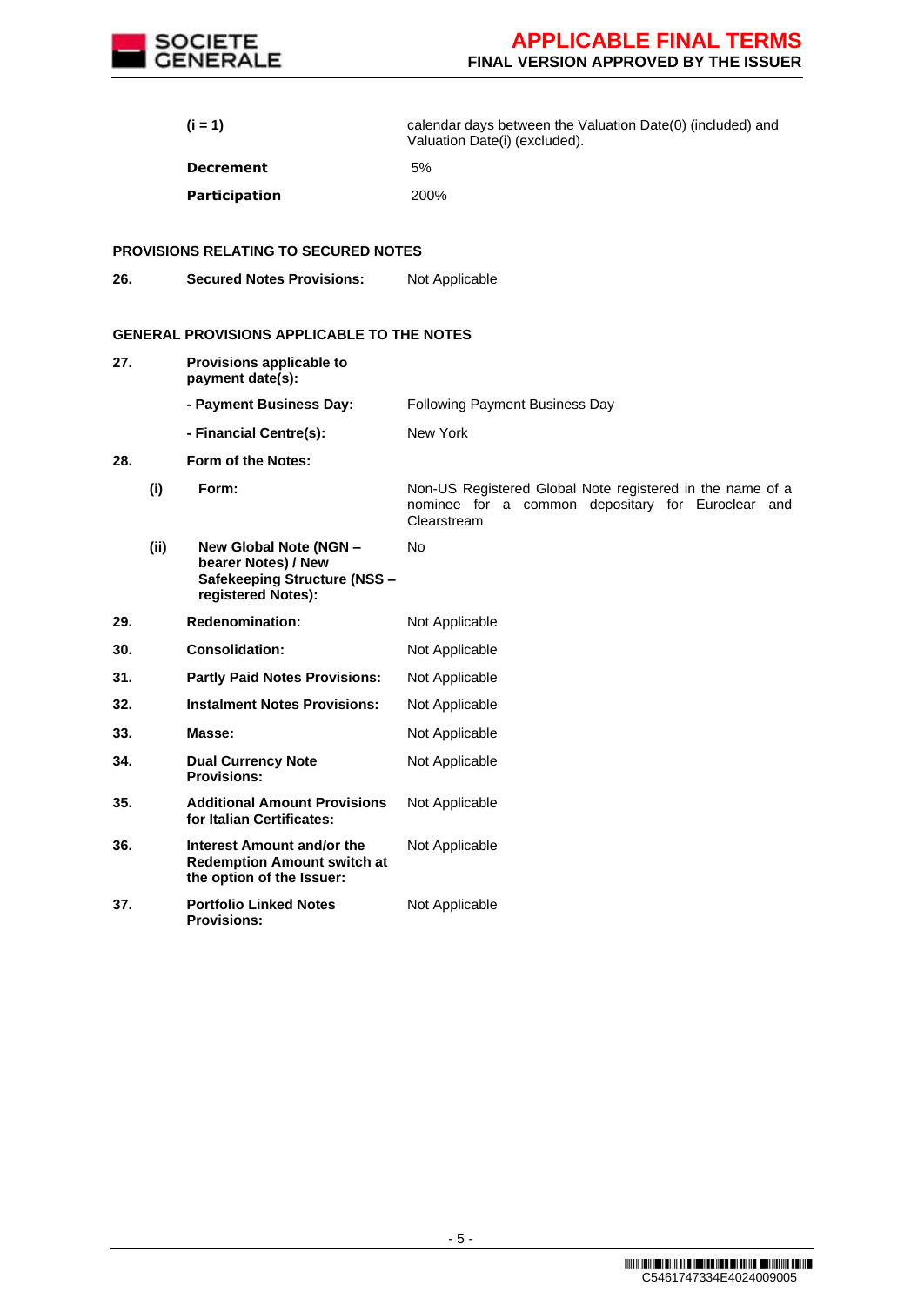

### **PART B – OTHER INFORMATION**

#### **1. LISTING AND ADMISSION TO TRADING**

**Swiss Exchange:**

**(i) Listing:** None **(ii) Admission to trading:** Not Applicable **(iii) Estimate of total expenses related to admission to trading:** Not Applicable **(iv) Information required for Notes to be listed on SIX**  Not Applicable

#### **2. RATINGS**

The Notes to be issued have not been rated.

#### **3. INTERESTS OF NATURAL AND LEGAL PERSONS INVOLVED IN THE ISSUE/OFFER**

Save for fees, if any, payable to the Dealer, and so far as the Issuer is aware, no person involved in the issue of the Notes has an interest material to the offer.

The Dealer and its affiliates have engaged, and may in the future engage, in investment banking and/or commercial banking transactions with, and may perform other services for, the Issuer and its affiliates in the ordinary course of business.

Société Générale will ensure the roles of provider of hedging instruments to the Issuer of the Notes and Calculation Agent of the Notes.

The possibility of conflicts of interest between the different roles of Société Générale on one hand, and between those of Société Générale in these roles and those of the Noteholders on the other hand cannot be excluded.

Furthermore, given the banking activities of Société Générale, conflicts may arise between the interests of Société Générale acting in these capacities (including business relationship with the issuers of the financial instruments being underlyings of the Notes or possession of non public information in relation with them) and those of the Noteholders. Finally, the activities of Société Générale on the underlying financial instrument(s), on its proprietary account or on behalf of its customers, or the establishment of hedging transactions, may also have an impact on the price of these instruments and their liquidity, and thus may be in conflict with the interests of the Noteholders.

#### **4. REASONS FOR THE OFFER AND USE OF PROCEEDS**

| (i) | Reasons for the offer and | The net proceeds from each issue of Notes will be applied for |  |  |  |  |
|-----|---------------------------|---------------------------------------------------------------|--|--|--|--|
|     | use of proceeds:          | the general financing purposes of the Société Générale        |  |  |  |  |
|     |                           | Group, which include making a profit.                         |  |  |  |  |

- **(ii) Estimated net proceeds:** Not Applicable
- **(iii) Estimated total expenses:** Not Applicable
- **5. INDICATION OF YIELD** *(Fixed Rate Notes only)* Not Applicable

#### **6. HISTORIC INTEREST RATES** *(Floating Rate Notes only)*

Not Applicable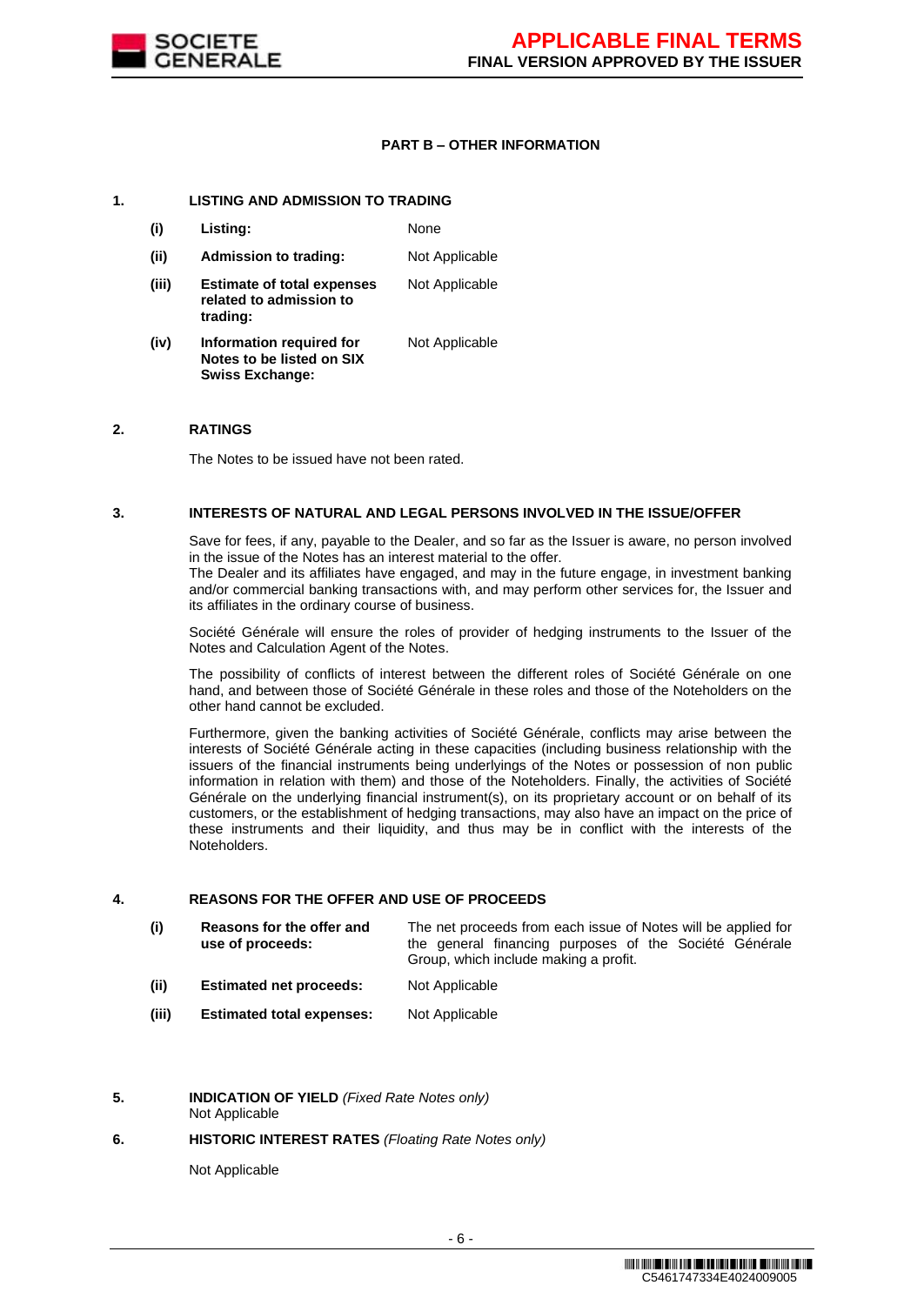

#### **7. PERFORMANCE AND EFFECT ON VALUE OF INVESTMENT**

#### **(i) PERFORMANCE OF FORMULA, EXPLANATION OF EFFECT ON VALUE OF INVESTMENT**  *(Structured Notes only)*

The value of the Notes and the payment of a redemption amount to a Noteholder on the maturity date will depend on the performance of the underlying asset(s), on the relevant valuation date(s).

During the lifetime of the Notes, the market value of these Notes may be lower than the invested capital. Furthermore, an insolvency of the Issuer and/or the Guarantor may cause a total loss of the invested capital.

**The attention of the investors is drawn to the fact that they could sustain an entire or a partial loss of their investment.**

**(ii) PERFORMANCE OF RATE(S) OF EXCHANGE AND EXPLANATION OF EFFECT ON VALUE OF INVESTMENT** (*Dual Currency Notes only*)

Not Applicable

#### **8. OPERATIONAL INFORMATION**

**(i) Security identification code(s): - ISIN code:** XS2347998606 **- Common code:** 234799860 **(ii) Clearing System(s):** Euroclear Bank S.A/N.V. (**Euroclear) /** Clearstream Banking *société anonyme* (**Clearstream**) **(iii) Delivery of the Notes:** Delivery against payment **(iv) Calculation Agent:** Société Générale Tour Société Générale 17 Cours Valmy 92987 Paris La Défense Cedex France **(v) Paying Agent(s):** Société Générale Luxembourg SA 11, avenue Emile Reuter 2420 Luxembourg Luxembourg **(vi) Eurosystem eligibility of the Notes:** No. Whilst the designation is specified as "no" at the date of these Final Terms, should the Eurosystem eligibility criteria be amended in the future such that the Notes are capable of meeting them the Notes may then be deposited with one of the ICSDs as common safekeeper (and registered in the name of a nominee of one of the ICSDs acting as common safekeeper). Note that this does not necessarily mean that the Notes will then be recognised as eligible collateral for Eurosystem monetary policy and intraday credit operations by the Eurosystem at any time during their life. Such recognition will depend upon the ECB being satisfied that Eurosystem eligibility criteria have been met. **(vii) Address and contact details of Société Générale for all administrative communications relating to the Notes:** Société Générale Tour Société Générale 17 Cours Valmy 92987 Paris La Défense Cedex France Name: Sales Support Services - Derivatives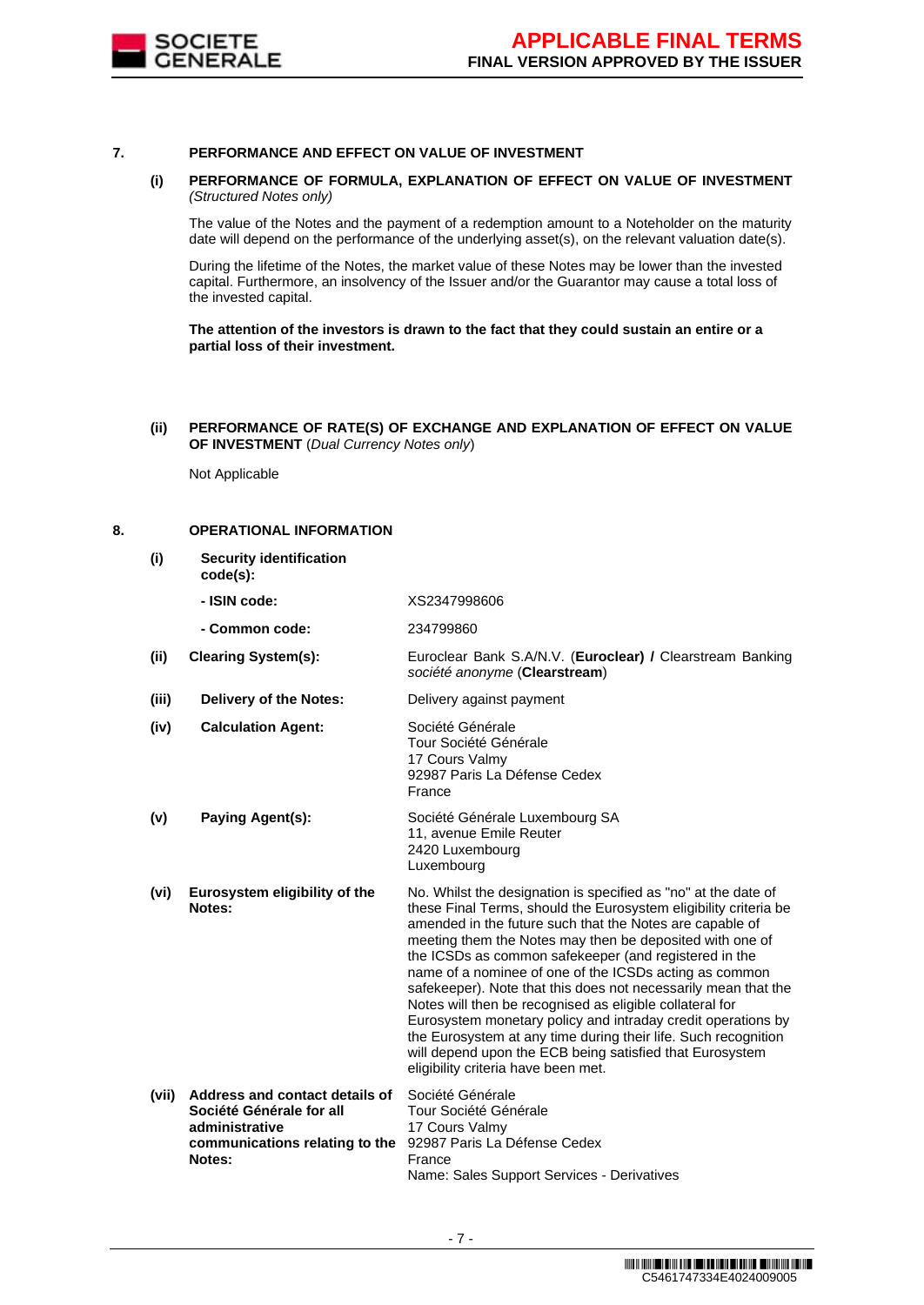

Tel: +33 1 57 29 12 12 (Hotline) Email[: clientsupport-deai@sgcib.com](mailto:clientsupport-deai@sgcib.com)

| 9. |       | <b>DISTRIBUTION</b>                                                                                        |                                                                                                       |
|----|-------|------------------------------------------------------------------------------------------------------------|-------------------------------------------------------------------------------------------------------|
|    | (i)   | <b>Method of distribution:</b>                                                                             | Non-syndicated                                                                                        |
|    |       | - Dealer(s):                                                                                               | Société Générale<br>Tour Société Générale<br>17 Cours Valmy<br>92987 Paris La Défense Cedex<br>France |
|    | (ii)  | <b>Total commission and</b><br>concession:                                                                 | There is no commission and/or concession paid by the Issuer<br>to the Dealer or the Managers.         |
|    | (iii) | <b>TEFRA rules:</b>                                                                                        | Not Applicable                                                                                        |
|    | (iv)  | Non-exempt Offer Consent of<br>the Issuer to use the Base<br><b>Prospectus during the Offer</b><br>Period: | Not Applicable                                                                                        |
|    | (v)   | U.S. federal income tax<br>considerations:                                                                 | The Notes are not Specified Notes for purposes of the Section<br>871(m) Regulations.                  |
|    | (vi)  | <b>Prohibition of Sales to EEA</b><br><b>Retail Investors:</b>                                             | Not Applicable                                                                                        |
|    | (vii) | <b>Prohibition of Sales to UK</b><br><b>Retail Investors:</b>                                              | Applicable                                                                                            |
|    |       |                                                                                                            |                                                                                                       |

# **10. TERMS AND CONDITIONS OF THE OFFER**

Not Applicable

#### **11. ADDITIONAL INFORMATION**

| - Minimum investment in the<br>Notes: | USD 130 000 (i.e. 130 Notes)    |
|---------------------------------------|---------------------------------|
| - Minimum trading:                    | USD 1 000 ( <i>i.e.</i> 1 Note) |

**- Underlying Disclaimer:**

The Notes are not in any way sponsored, endorsed or promoted by the Index Sponsor. The Index Sponsor does not make any warranty or representation whatsoever, express or implied, either as to the results to be obtained as to the use of the Index or the figure as which the Index stands at any particular day or otherwise. The Index is compiled and calculated solely by the Index Sponsor. However, the Index Sponsor shall not be liable to any person for any error in the Index and the Index Sponsor shall not be under any obligation to advise any person, including a purchaser or vendor of the Notes, of any error therein.

In addition, the Index Sponsor gives no assurance regarding any modification or change in any methodology used in calculating the Index and are under no obligation to continue the calculation, publication and dissemination of the Index.

#### **12. PUBLIC OFFERS IN SWITZERLAND**

Not Applicable

## **13. EU BENCHMARK REGULATION**

**Benchmark:** Applicable